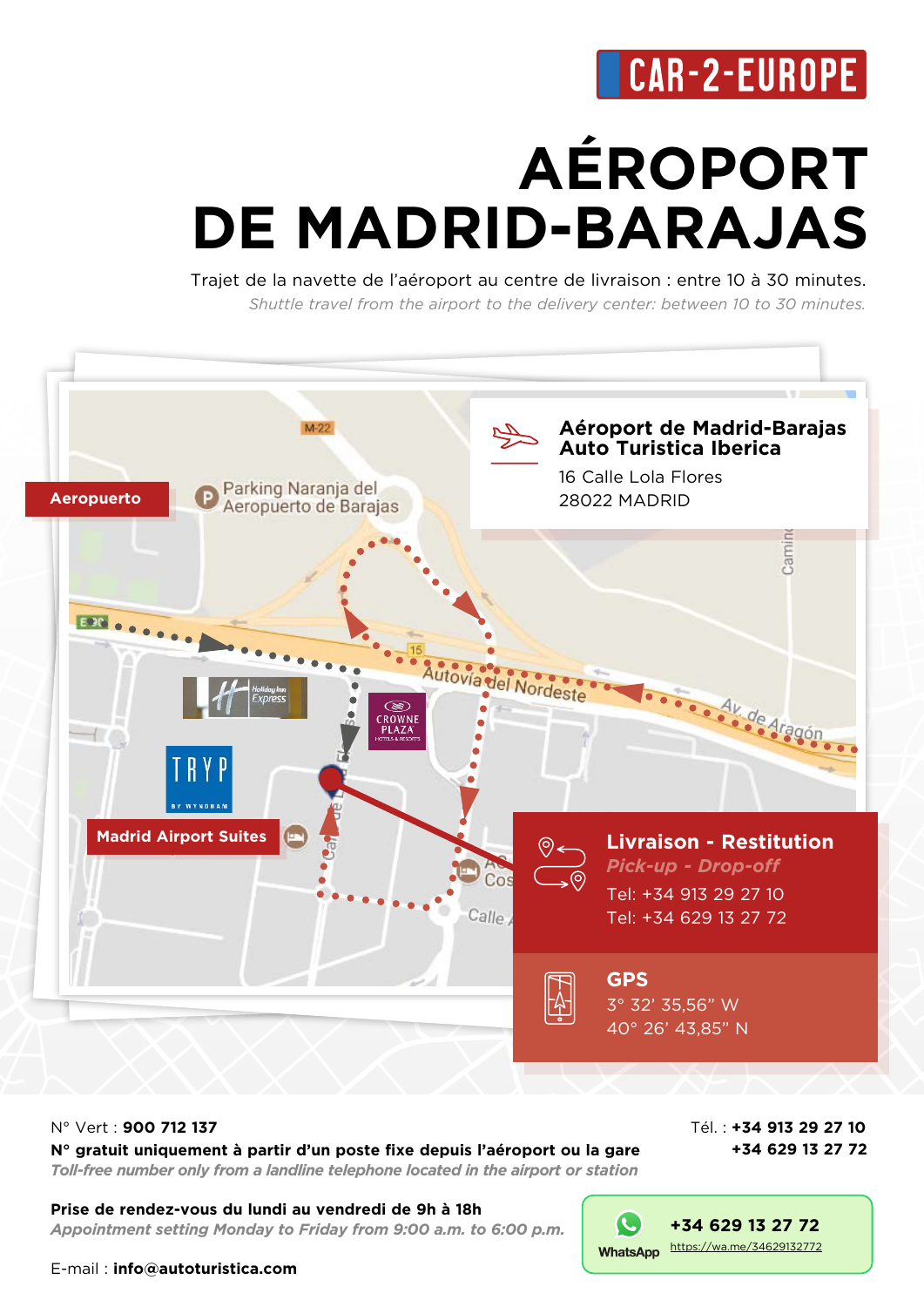### CAR-2-EUROPE

## **AÉROPORT DE MADRID-BARAJAS**

#### **FERMETURE** */ CLOSURE*

**- les 24, 25 et 31 décembre 2020**

**- les 1er et 6 janvier 2021**

*- 2020 December 24th, 25th and 31st - 2021 January 1st and 6th*



#### **Livraison uniquement sur coordonnées de vol ou sur rendez-vous confirmé 4 jours ouvrables à l'avance.**

- **-** Tous les jours de 9h à 18h. De 6h à 20h livraison uniquement sur coordonnées de vol ou rendez-vous (confirmé 4 jours à l'avance).
- **-** À votre arrivée contactez l'agent, vous serez pris en charge et accompagné par une navette au centre d'accueil ATI / Madrid pour la livraison de votre véhicule.

#### *Delivery only with flight details or with an appointment confirmed 4 days in advance.*

- **-** *Every day from 9:00 am to 6:00 pm. From 6 am till 8 pm delivery only with flight details or with an appointment upon confirmation 4 days in advance.*
- **-** *Upon arrival, please contact our agent. They will tell you where to wait, then come to take you to the delivery location.*

### **RESTITUTION** */ DROP-OFF*

#### **Restitution sur rendez-vous confirmé 4 jours ouvrables à l'avance.**

- **-** Tous les jours de 9h à 18h. Restitution possible sur demande de 6h à 20h (confirmé 4 jours à l'avance).
- **-** Merci de restituer le véhicule directement à l'adresse : **ATI 16 Calle Lola Flores 28022 Madrid**
- **-** Vous serez ensuite conduit à l'aéroport.

#### *Only possible with an appointment confirmed 4 working days in advance.*

- **-** *Every day from 9:00 am to 6:00 pm. Drop-off possible from 6 am till 8 pm upon confirmation 4 days in advance.*
- **-** Please return your vehicle to the address: *ATI*

*16 Calle Lola Flores 28022 Madrid*

**-** *You will then be taken to the airport.*

IL.

#### N° Vert : **900 712 137**

#### **N° gratuit uniquement à partir d'un poste fixe depuis l'aéroport ou la gare** *Toll-free number only from a landline telephone located in the airport or station*

#### Tél. : **+34 913 29 27 10 +34 629 13 27 72**

**[+34 629 13 27 72](https://wa.me/34629132772)**

WhatsApp https://wa.me/34629132772

**Prise de rendez-vous du lundi au vendredi de 9h à 18h**

*Appointment setting Monday to Friday from 9:00 a.m. to 6:00 p.m.*

E-mail : **info@autoturistica.com**